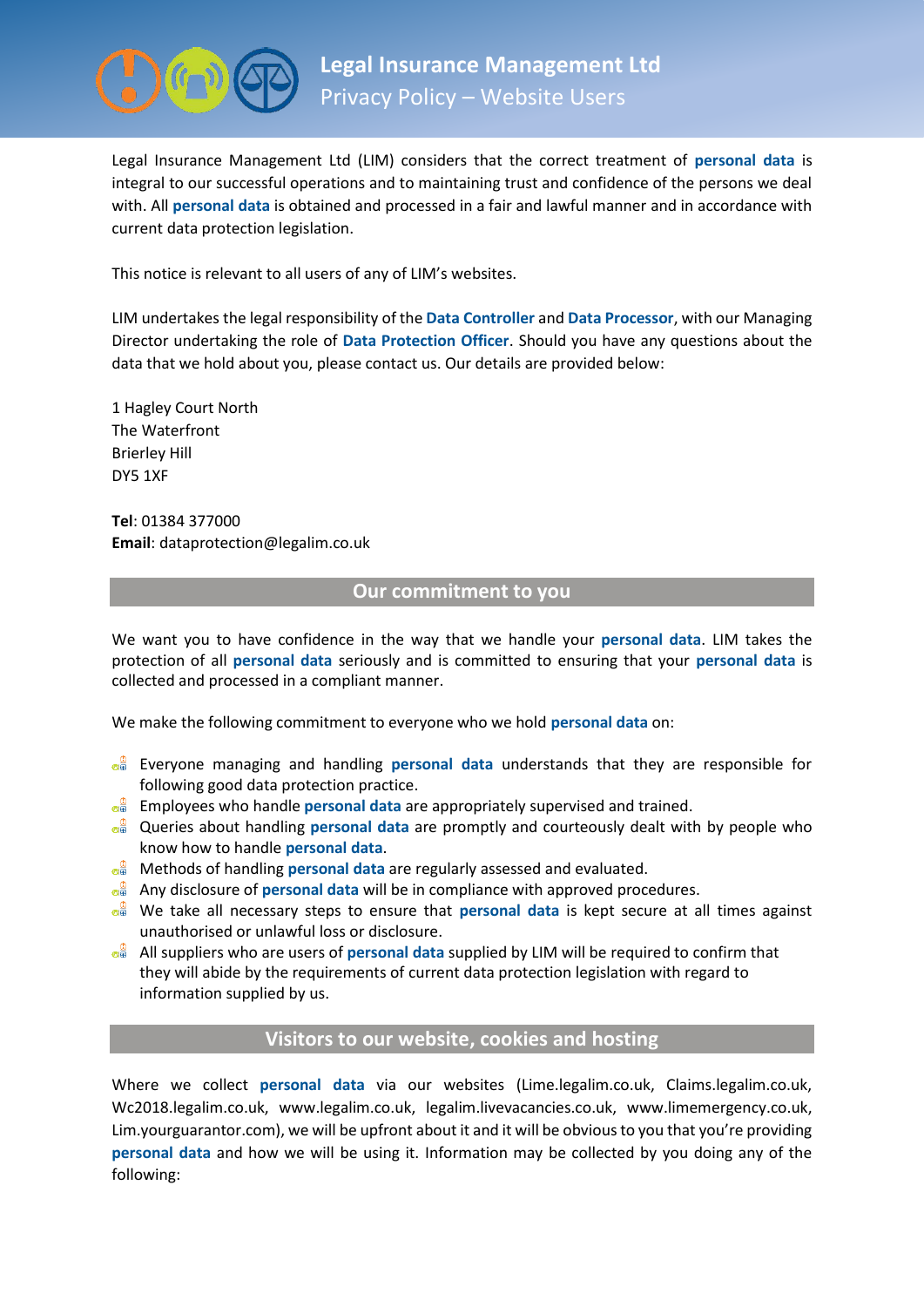- $\circ$ <sup> $\circ$ </sup> Registering a claim.
- $\circ$ <sup> $\circ$ </sup> Using our website.
- $\circ$  Entering a competition.
- $\circ$ <sup> $\circ$ </sup> Emailing LIM.
- **Applying for a role at LIM.**

The data that LIM collects may include:

### **Individual Details**

Your name, address (including proof of address), telephone number, email address, gender and date of birth.

### **Employee Data**

Your contract of employment, sickness and absence records

### **Education Details**

Your completed qualifications, along with the outcome of any courses or exams.

#### **Employment History**

Details or your previous employers, including the dates that you were employed by them.

### **Financial Details**

Your bank details for processing of any payroll or current salary information.

#### **Special Category Data**

These are categories of data which have additional protection under data protection legislation. The special category data which may be obtained relates to your health or criminal convictions.

Cookies are small files which save and retrieve information about your visit to LIM's website - for example, how you entered our site, how you navigated through the site, and what information was of interest to you. The cookies that LIM use merely identify you as a number. However, if you are uncomfortable regarding the use of cookies, please keep in mind that you can disable cookies on your computer by changing the settings in the preferences or options menu in your browser. LIM only uses cookies on its websites to manage the sessions of any user, this ensures that ability to identify the user on any subsequent requests as well as being able to apply security success controls, authorised access to the user private data and to increase usability of the application.

If LIM's website is hosted by a third party they may use cookies differently to LIM, and you should refer to the host's Privacy Policy to establish its use of cookies.

Our websites are hosted by: http://www.legalim.co.uk – hosted by Wix.com https://legalim.livevacancies.co.uk - hosted by Easy Web http://limemergency.co.uk – hosted by LIM Lime.legalim.co.uk – hosted by LIM Claims.legalim.co.uk – hosted by LIM Wc2018.legalim.co.uk – hosted by LIM Lim.yourguarantor.com - hosted by LIM

All data collected by LIM's self-hosted sites is stored on a dedicated database server within our network. Our network is certified by IASME Gold and Cyber Essentials Plus.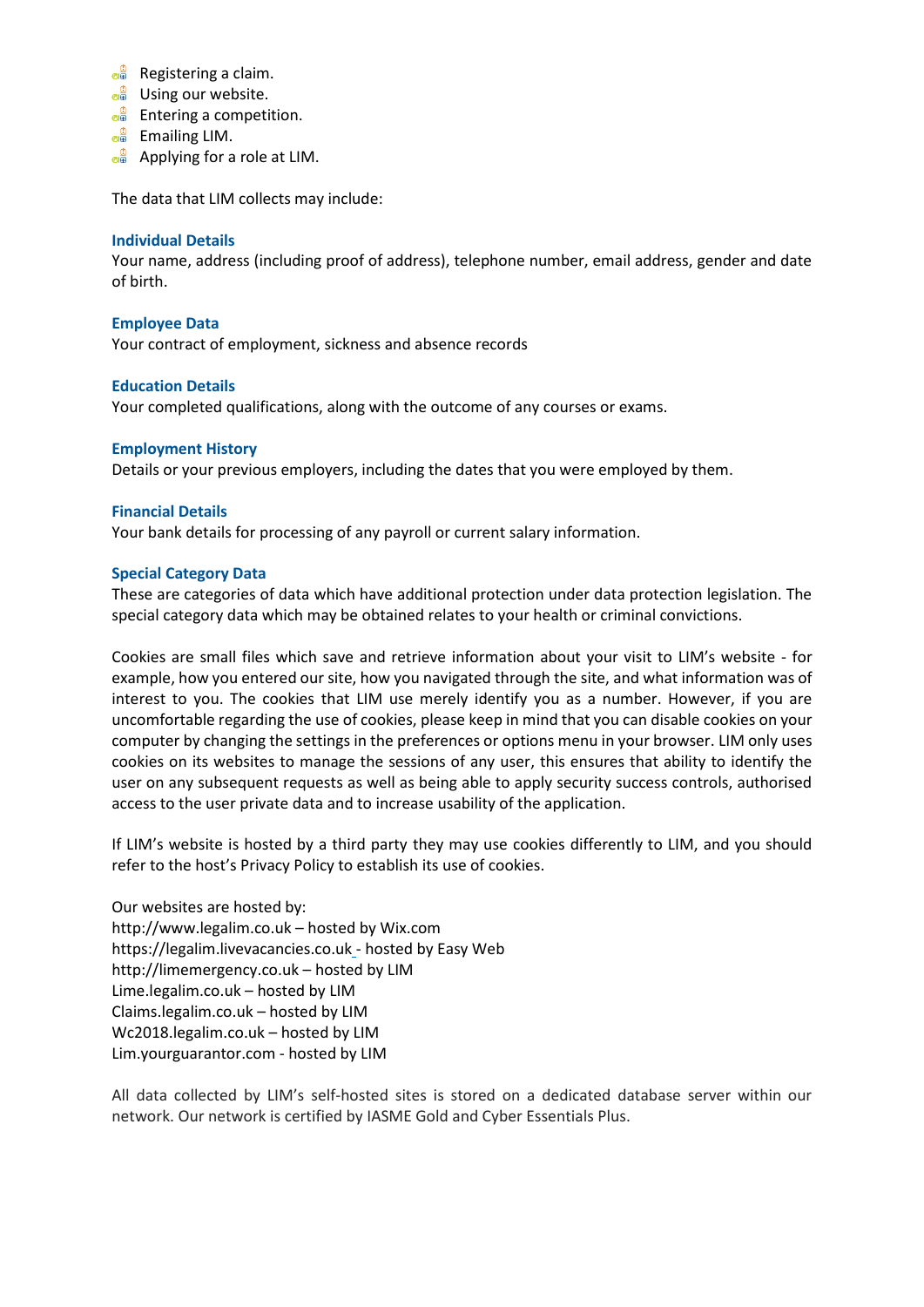### **Data on hosted websites**

Any **personal data** which is collected on a LIM website which is hosted by a third party may be used by the third party. The third party may also use cookies differently to LIM. You should refer to the third party's privacy policy for full details of how they use your data. Links for these policies are below:

Wix.com[: https://www.wix.com/about/privacy](https://www.wix.com/about/privacy) Easy Web:<http://www.easywebgroup.co.uk/privacypolicy/>

### **Online Forms**

If you fill out a website form on our website a notification email is sent to the relevant person within LIM and a copy may be stored within the website database. Any data stored locally (within the website) is not accessible by visitors to the website.

# **Marketing**

We would like to send you business updates and on products or services of ours and other partner companies in our group which may be of interest to you. If you have consented to receiving marketing, you may opt out at a later date.

You have the right at any time to stop us from contacting you for marketing purposes or giving your information to other group companies.

If you no longer wish to be contacted for marketing purposes, please email: [dataprotection@legalim.co.uk](mailto:dataprotection@legalim.co.uk)

# **Your Rights and Consent**

LIM will always obtain **consent** for the processing of your **personal data**. It is important to LIM that you are clear on what information we collect and why we collect it and if you have any questions, please contact us to discuss this further.

You can withdraw your **consent** at any point by notifying LIM via email: [dataprotection@legalim.co.uk](mailto:dataprotection@legalim.co.uk)

Data protection legislation grants you as the **data subject** certain rights. For your information, we have summarised your rights below:

- $\bullet$  To be informed about what data is held about you and how we process your data.
- Provide you with a copy of the **personal data** that is held about you.
- $\frac{1}{\sqrt{2}}$  To have any incorrect data held about you rectified.
- $\frac{1}{2}$  Restricting or objecting to the processing of your data in certain ways.
- $\frac{1}{2}$  To be forgotten if there is no longer any legal basis for the data to be held.
- **Withdraw consent for the processing of your data.**

### **Processing and keeping your data**

There are no automated decisions made in the use of our website.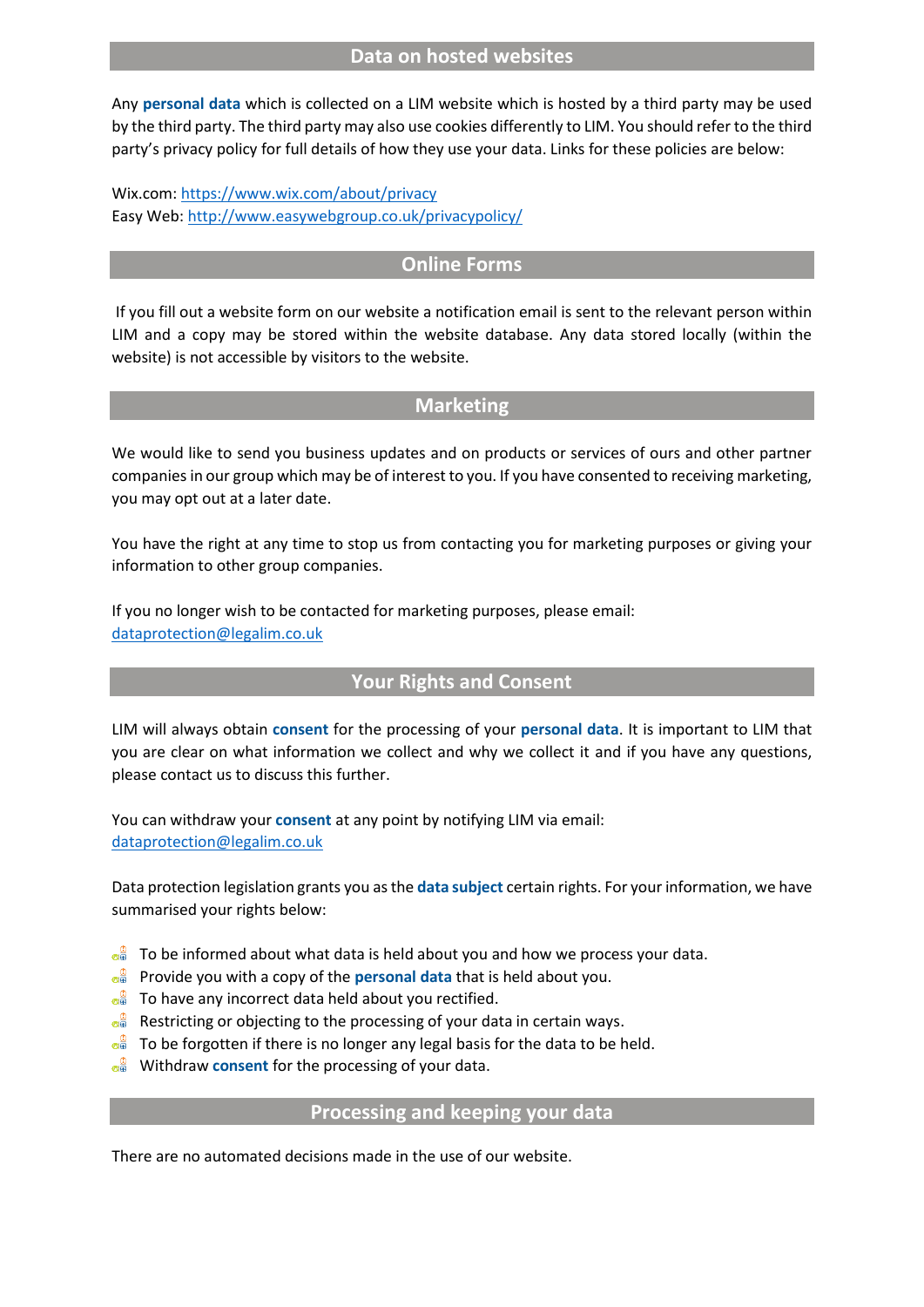We use your **personal data** to respond to any query that you raise via our website and to manage your session whilst using our website. We analyse all information produced from the site to determine what is most effective about our online presence, in order to help us identify ways to improve it. We may also use data for other purposes. However, we would inform you of this at the point we collect the information.

LIM has a legitimate purpose for processing your data in this way and ensures that only sufficient information for this purpose is collected.

**Personal data** is only kept for as long as it is necessary and only for the purpose for which it was originally collected.

Your **personal data** may also be used to send you information, via SMS messages, through our SMS provider. The SMS provider may process your personal data, and you should refer to its privacy policy for details on how it uses your data, which can be located: <https://www.intellisoftware.co.uk/company-information/>

**Sharing your data**

The **personal data** that LIM collects may be shared with the following third parties:

 $\bullet$  The website host.

**SMS** provider.

LIM will not process your **personal data** with any organisation which is outside of the European Economic Area. This may be different for the website host and you should refer to the website host's Privacy Policy for information about where and why they share your data.

## **Controlling your data**

Should your data need updating, this can also be done at any point by contacting LIM.

You have the right to access any **personal data** that is being kept about you in whatever form. Any person who wishes to exercise this right should make a request to LIM for the information that they want access too. LIM aims to comply with requests for access to **personal data** as quickly as possible. All requests will be dealt with in line with the timeframes set down by current data protection legislation.

If you would like to raise any concerns about that way that LIM is processing your data, restrict the processing of your **personal data**, any automated decision making, or wish to be forgotten, please contact LIM via email to discuss this request:

[dataprotection@legalim.co.uk](mailto:dataprotection@legalim.co.uk)

### **If you are unhappy**

Should you be dissatisfied with the manner in which LIM is handling your **personal data** you have the right to refer any concerns to the Information Commissioners Office:

| <b>England</b>        | <b>Scotland</b>       | <b>Wales</b>           | <b>Northern Ireland</b> |
|-----------------------|-----------------------|------------------------|-------------------------|
| Information           | Information           | <b>Information</b>     | Information             |
| Commissioner's Office | Commissioner's Office | Commissioner's Office  | Commissioner's Office   |
| Wycliffe House        | 45 Melville Street    | $2nd$ Floor            | 3 <sup>rd</sup> Floor   |
| Water Lane            | Edinburgh             | <b>Churchill House</b> | 14 Cromac Place         |